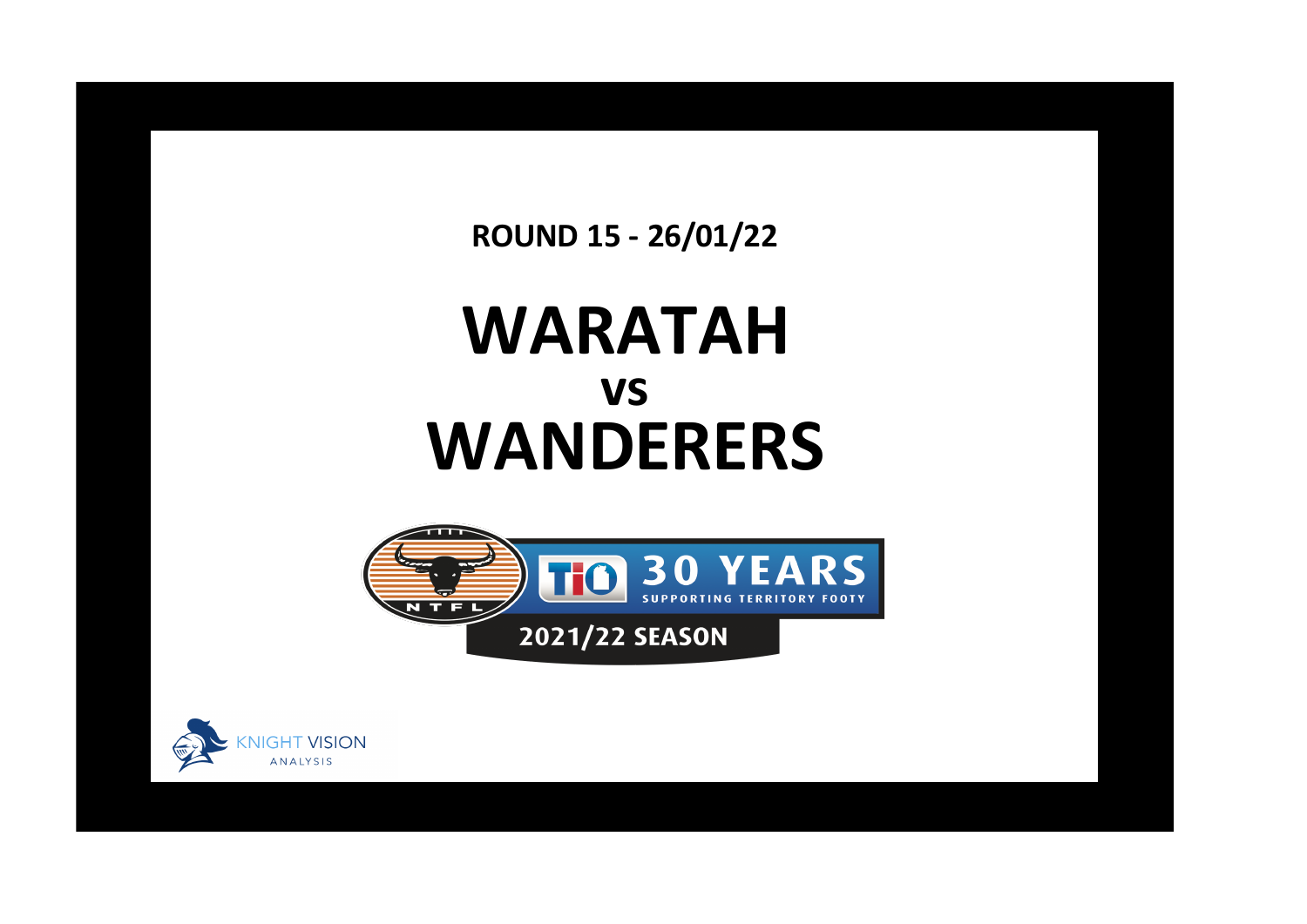|                |                         | Waratah        |                |              |                          |                |                | <b>Wanderers</b> |                |              | <b>Differential</b> |                |                |                |              |  |
|----------------|-------------------------|----------------|----------------|--------------|--------------------------|----------------|----------------|------------------|----------------|--------------|---------------------|----------------|----------------|----------------|--------------|--|
| Q1             | Q <sub>2</sub>          | Q <sub>3</sub> | Q4             | <b>TOTAL</b> |                          | Q1             | Q <sub>2</sub> | Q <sub>3</sub>   | Q <sub>4</sub> | <b>TOTAL</b> | Q1                  | Q <sub>2</sub> | Q <sub>3</sub> | Q <sub>4</sub> | <b>TOTAL</b> |  |
| 53             | 36                      | 36             | 46             | 171          | <b>Kicks</b>             | 28             | 34             | 38               | 38             | 138          | $+25$               | $+2$           | $-2$           | $+8$           | $+33$        |  |
| 32             | 23                      | 18             | 12             | 85           | <b>Handballs</b>         | 17             | 12             | 13               | 10             | 52           | $+15$               | $+11$          | $+5$           | $+2$           | $+33$        |  |
| 85             | 59                      | 54             | 58             | 256          | <b>Disposals</b>         | 45             | 46             | 51               | 48             | 190          | $+40$               | $+13$          | $+3$           | $+10$          | $+66$        |  |
| 1.66           | 1.57                    | 2.00           | 3.83           | 2.01         | <b>K:H Ratio</b>         | 1.65           | 2.83           | 2.92             | 3.80           | 2.65         | $+0.01$             | $-1.27$        | $-0.92$        | $+0.03$        | $-0.64$      |  |
| 57%            | 64%                     | 64%            | 61%            | 61%          | Kick Eff. %              | 43%            | 71%            | 68%              | 53%            | 59%          | $+14%$              | $-7%$          | $-5%$          | $+8%$          | $+1%$        |  |
| 81%            | 91%                     | 94%            | 75%            | 86%          | <b>Handball Eff. %</b>   | 76%            | 75%            | 77%              | 90%            | 79%          | $+5%$               | $+16%$         | $+18%$         | $-15%$         | $+7%$        |  |
| 3              | 3                       | $\overline{2}$ | 8              | 16           | <b>Clangers</b>          | 8              | 3              | 4                | $\overline{7}$ | 22           | $-5$                | $\mathbf{0}$   | $-2$           | $+1$           | $-6$         |  |
| 40             | 26                      | 25             | 30             | 121          | <b>Cont. Poss</b>        | 23             | 20             | 23               | 24             | 90           | $+17$               | +6             | $+2$           | $+6$           | $+31$        |  |
| 46             | 28                      | 28             | 29             | 131          | <b>Unc. Poss</b>         | 21             | 24             | 28               | 22             | 95           | $+25$               | $+4$           | $\mathbf{0}$   | $+7$           | $+36$        |  |
| 22             | 8                       | 9              | 16             | 55           | <b>Marks</b>             | 6              | 11             | 14               | 12             | 43           | $+16$               | $-3$           | $-5$           | $+4$           | $+12$        |  |
| 19             | 6                       | 8              | 12             | 45           | <b>Unc. Marks</b>        | 6              | 9              | 11               | 11             | 37           | $+13$               | $-3$           | $-3$           | $+1$           | $+8$         |  |
| 3              | $\overline{2}$          | 1              | 4              | 10           | <b>Cont. Marks</b>       | 0              | $\overline{2}$ | 3                | 1              | 6            | $+3$                | $\mathbf{0}$   | $-2$           | $+3$           | $+4$         |  |
| 4              | 0                       | $\mathbf{1}$   | 5              | 10           | <b>Int. Marks</b>        | 1              | 1              | 4                | 6              | 12           | $+3$                | $-1$           | $-3$           | $-1$           | $-2$         |  |
| 3              | $\overline{2}$          | $\overline{2}$ | $\overline{2}$ | 9            | <b>F50 Marks</b>         | 1              | $\overline{2}$ | 4                | $\overline{2}$ | 9            | $+2$                | $\mathbf{0}$   | $-2$           | $\mathbf{0}$   | $\mathbf{0}$ |  |
| 23             | 17                      | 14             | 8              | 62           | <b>Handball Receives</b> | 10             | 9              | 10               | 9              | 38           | $+13$               | $+8$           | $+4$           | $-1$           | $+24$        |  |
| 31             | 16                      | 19             | 19             | 85           | <b>Groundball Gets</b>   | 15             | 12             | 15               | 19             | 61           | $+16$               | $+4$           | +4             | $\mathbf{0}$   | $+24$        |  |
| 11             | 8                       | 9              | 11             | 39           | <b>Hitouts</b>           | $\mathbf{1}$   | $\overline{7}$ | 4                | 3              | 15           | $+10$               | $+1$           | $+5$           | $+8$           | $+24$        |  |
| 8              | 11                      | 10             | 6              | 35           | <b>Clearances</b>        | 7              | 4              | 3                | 6              | 20           | $+1$                | $+7$           | $+7$           | $\mathbf{0}$   | $+15$        |  |
| 9              | 4                       | $\overline{7}$ | 8              | 28           | <b>Tackles</b>           | 12             | q              | 10               | 7              | 38           | $-3$                | $-5$           | $-3$           | $+1$           | $-10$        |  |
| 4              | 5                       | 6              | 8              | 23           | <b>One Percenters</b>    | 10             | 7              | 6                | 8              | 31           | $-6$                | $-2$           | $\mathbf{0}$   | $\mathbf{0}$   | $-8$         |  |
| 4              | $\overline{\mathbf{4}}$ | 4              | 5              | 17           | <b>Spoils</b>            | 7              | 4              | 3                | 6              | 20           | $-3$                | $\mathbf{0}$   | $+1$           | $-1$           | $-3$         |  |
| $\overline{7}$ | 11                      | 9              | 10             | 37           | <b>Frees For</b>         | 9              | $\overline{7}$ | 8                | 5              | 29           | $-2$                | +4             | $+1$           | $+5$           | $+8$         |  |
| 9              | $\overline{7}$          | 8              | 5              | 29           | <b>Frees Against</b>     | 7              | 11             | 9                | 10             | 37           | $+2$                | $-4$           | $-1$           | $-5$           | $-8$         |  |
| 15             | 12                      | 10             | 13             | 50           | <b>Inside 50s</b>        | $\overline{7}$ | 6              | 12               | 11             | 36           | $+8$                | +6             | $-2$           | $+2$           | $+14$        |  |
| 6              | $\overline{2}$          | 8              | 11             | 27           | <b>Rebound 50s</b>       | 9              | 9              | $\overline{ }$   | 9              | 34           | $-3$                | $-7$           | $+1$           | $+2$           | $-7$         |  |
| 47%            | 42%                     | 70%            | 31%            | 46%          | Score / I50 %            | 43%            | 83%            | 42%              | 9%             | 39%          | $+4%$               | $-42%$         | $+28%$         | $+22%$         | $+7%$        |  |
| 4              | 3                       | $\overline{2}$ | 3              | 12           | Goals                    | 1              | 4              | 4                | 0              | 9            | $+3$                | $-1$           | $-2$           | $+3$           | $+3$         |  |
| 3              | $\overline{2}$          | 5              | $\mathbf{1}$   | 11           | <b>Behinds</b>           | $\overline{2}$ | $\mathbf{1}$   | $\mathbf{1}$     | 1              | 5            | $+1$                | $^{\bf +1}$    | +4             | $\mathbf{0}$   | $+6$         |  |
| 27             | 20                      | 17             | 19             | 83           | <b>Score</b>             | 8              | 25             | 25               | 1              | 59           | $+19$               | $-5$           | $-8$           | $+18$          | $+24$        |  |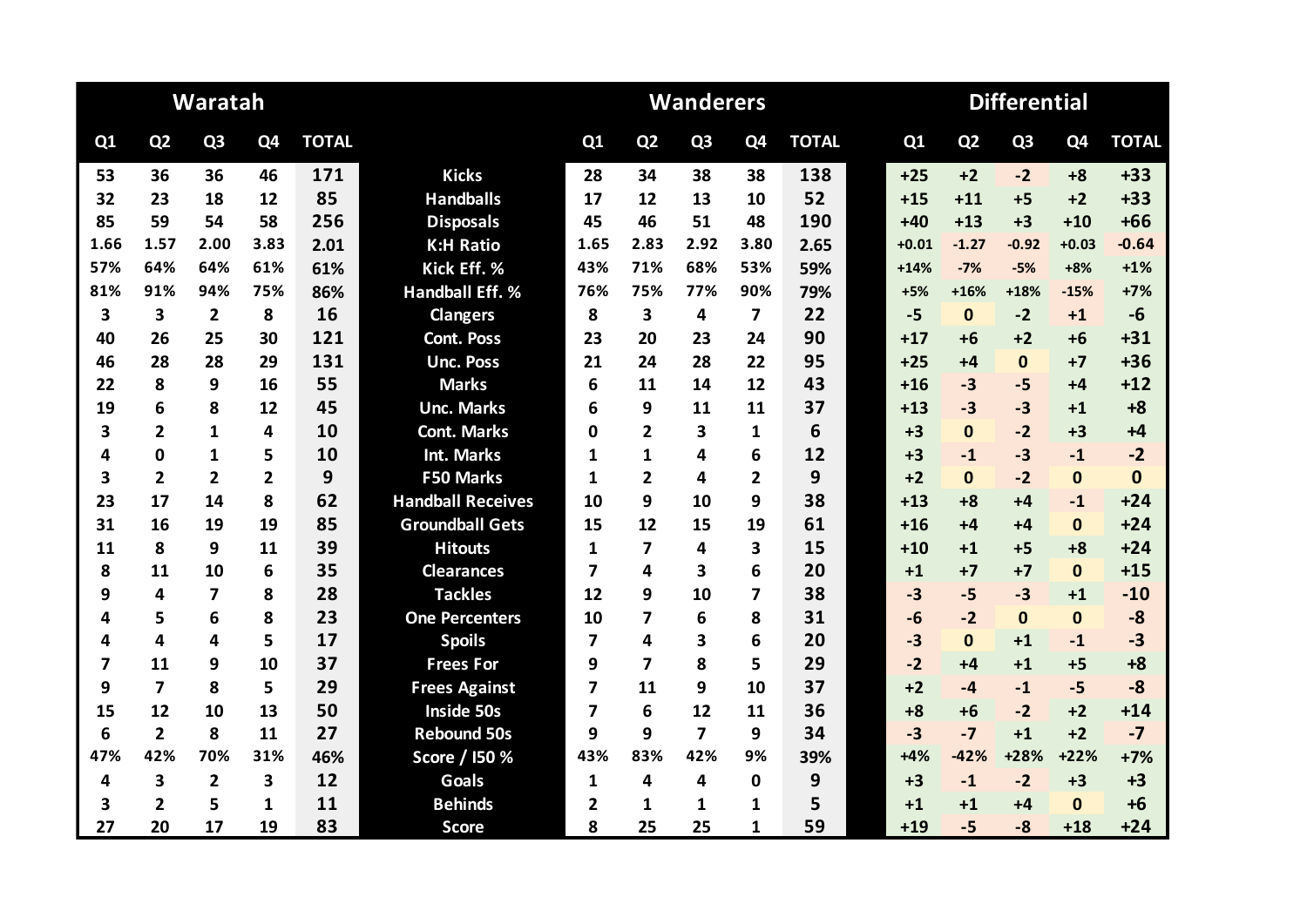| Waratah             |       |       |       |            |             |                    |           |       |       |                |      |                |                          |                |    |             |       |                |    |              |      |                |            |              |                |                 |                        |
|---------------------|-------|-------|-------|------------|-------------|--------------------|-----------|-------|-------|----------------|------|----------------|--------------------------|----------------|----|-------------|-------|----------------|----|--------------|------|----------------|------------|--------------|----------------|-----------------|------------------------|
| <b>Player</b>       | К     | н     | D     |            | KE% HE% CLG |                    | <b>CP</b> | UP    | M     | UM             |      |                | CM IM F50M HR GBG HO CLR |                |    |             |       | т              | 1% | <b>SP</b>    | FF   | FA             | <b>I50</b> | <b>R50</b>   | G              | В               | <b>SA</b>              |
| 32 J Munro          | 13    | 12    | 25    | 46%        | 83%         |                    | 14        | 11    | 2     | 2              | 0    | 0              | 0                        | 7              | 12 | 0           | 5     | 5              |    | 1            | 3    | 2              |            | 0            | 0              | 2               | 0                      |
| 05 T Cree           | 15    |       | 22    | 60%        | 86%         | 3                  | 12        | 11    | 4     | 4              | 0    | 0              |                          | 6              | 6  | 0           |       | 1              | 3  | 0            | 6    | 3              | 4          | 0            | 1              | 0               | 0                      |
| 04 D Collis         | 18    |       | 19    |            | 33% 100%    | 3                  | 7         | 10    | 4     | 3              |      |                | 0                        | 3              | 6  | 0           | 4     | 1              | 0  | 0            |      |                |            | 4            | 0              | 0               | 0                      |
| 14 J Crocker        | 8     | 11    | 19    | 63%        | 82%         | 2                  | 12        | 6     | 3     | 2              |      | 1              | 0                        | 3              | 8  | 0           |       | 2              | 0  | 0            | 3    | 1              | 0          | 3            | 0              | 0               | 0                      |
| 21 A Ankers         | 13    | 4     | 17    | 31%        | 75%         | $\overline{2}$     | 10        |       | 2     | $\overline{2}$ | 0    | 0              | 1                        | 4              | 9  | 0           | 4     | 3              | 0  | 0            | 2    | $\overline{2}$ | 4          | 1            | $\overline{2}$ | 2               | 0                      |
| 22 T Toma           | 4     | 11    | 15    | 75%        | 100%        | 0                  | 6         | 9     | 1     | 1              | 0    | 0              | 0                        | 7              | 5  | 0           | 3     | 3              | 1  | 0            | -1   | 1              |            | 1            | 1              | 1               | 1                      |
| 33 C Rich           | 10    | 5     | 15    | 80%        | 100%        | 0                  | 7         | 8     | 5     | 4              | 1    | 0              | 1                        | 3              | 5  | 0           | 0     | 0              | 0  | 0            |      | 1              |            | 0            | 1              | $\overline{2}$  | 3                      |
| 03 B Carroll        | 9     | 5     | 14    | 67%        | 80%         | 2                  | 6         | 8     | 1     | 1              | 0    | 0              | 1                        | 5              | 5  | 0           | 3     | 1              |    | 1            | 3    | 1              | 6          | 1            | 1              | 0               | 2                      |
| 19 N Gooch          | 9     | 3     | 12    | 100% 100%  |             | 0                  | 4         | 8     | 4     | 3              | 1    | $\overline{2}$ | 0                        | $\overline{2}$ |    | 0           | 0     | 0              | 6  | 5            | 4    | $\overline{2}$ | 3          | $\mathbf{1}$ | 0              | 0               | 2                      |
| 01 J Magro          | 8     | 3     | 11    | 75%        | 100%        | 0                  | 2         | 8     | 3     | 3              | 0    | 1              | 0                        | 3              | 1  | 0           | 3     | 0              | 0  | 0            | 2    | 0              | 3          | 0            | 0              | 1               | 1                      |
| 26 H Kitschke       | 7     | 4     | 11    | 43%        | 100%        | 1                  | 6         | 4     | 1     | 0              | 1    | 0              | 1                        | 3              | 3  | 3           | 0     | 0              |    | 1            | 4    | 1              |            | 0            | 2              | 1               | 3                      |
| 31 K Silver         | 7     | 4     | 11    | 71%        | 75%         | 0                  | 9         | 1     | 1     | 1              | 0    | 0              | 0                        | 0              | 8  | 0           | 2     | 2              | 0  | 0            | 1    | 0              | 3          | 0            | 0              | 0               | 2                      |
| 08 D O'Dwyer        | 9     | 0     | 9     |            | 78% #####   | 0                  | 2         |       | 4     | 4              | 0    | 0              | 0                        | 3              | 1  | 0           | 0     | $\overline{2}$ | 3  | 3            | 1    | 1              | 2          | 6            | 0              | 0               | 0                      |
| 09 J Bowd           | 7     | 1     | 8     | 86%        | 100%        | 0                  | 3         | 5     | 6     | 5              | 1    | 3              | 0                        | 0              | 2  | 0           | O     | 1              | O  | 0            | 0    |                | 2          | 3            | 0              | 0               | 1<br>mana              |
| 10 Z Griffiths      | 8     | 0     | 8     |            | 75% #####   | 0                  | 2         | 6     | 4     | 4              | 0    |                | 0                        | 2              | 2  | 0           | 0     | 0              | O  | 0            | 0    | 0              | 2          | 1            | 0              | 0<br>ana ana am | 0<br>ana ana           |
| 15 R Bartee         | 3     | 5     | 8     | 67%        | 60%         | O<br>------------- |           | Δ     |       | 0              |      | 0<br>omana a   |                          | 4              | 3  | 0           |       | 4              | 0  | O            | C    |                |            | 0<br>oommo   | onono.         | 0<br>ananana    | 2<br><b>Management</b> |
| 16 A Ross           | 5     | 3     | 8     | 40%        | 100%        | 1                  | 2         | 6     | 2     | 2              | 0    | 0              | 0                        | 3              |    | 0           | 0     | 0              | 3  | 3            |      | 0              | 0          | 4            | 0              | 0               | 0<br>ana araw          |
| 11 J Arratta        | 3     | 3     | 6     | 67%        | 33%         | 0                  | 2         |       | 0     | 0              | 0    | 0              | 0                        | 3              |    | 0           | 0     | 1              | O  | 0            | C    |                | C          | 0            | 0              | 0               | 0                      |
| 27 C Arnold         | 5     | 1     | 6     | 80%        | 100%        | 0                  | 5         | 1     | 3     | 1              | 2    | 0              | 3                        | 0              |    | 0           | 0     | 1              | 0  | 0            | 2    | 2              | 0          | 0            | 3              | 1               | 0                      |
| 28 T Goodwin        | 4     | 1     | 5     |            | 25% 100%    | 1                  | 2         | 3     | 2     | 2              | 0    | 0              | 0                        | 1              | 2  | 16          | 1     | 0              |    | $\mathbf{1}$ | 0    | 2              | 2          | 1            | 0              | 0               | 0                      |
| 29 J Hutchins       | 3     | 0     | 3     |            | 67% #####   | 0                  | 2         | 1     | 2     | 1              | 1    | 1              | 0                        | 0              | 1  | 0           | 0     | 1              | 3  | 2            | 0    | 3              | 0          | 0            | 0              | 0               | 0                      |
| 13 J Wilkins        | 0     | 1     | 1     | ##### 100% |             | 0                  | 2         | 0     | 0     | 0              | 0    | 0              | 0                        | 0              | 1  | 20          | 1     | 0              | 0  | 0            | -1   | 2              | 1          | 1            | 0              | 0               | 1                      |
| <b>WAR</b>          | 171   | 85    | 256   | 61%        | 86%         | 16                 | 121       | 131   | 55    | 45             | 10   | 10             | 9                        | 62             | 85 | 39          | 35    | 28             | 23 | 17           | 37   | 29             | 50         | 27           | 12             | 11              | 18                     |
| <b>WAND</b>         | 138   | 52    | 190   |            | 59% 79%     |                    | 90        | 95    |       | 37             |      | 12             | 9                        | 38             | 61 | 15          | 20    | 38             | 31 | 20           | 29   | 37             | 36         | 34           | 9              | 5               | 10                     |
|                     |       |       |       |            |             | 22                 |           |       | 43    |                | 6    |                |                          |                |    |             |       |                |    |              |      |                |            |              |                |                 |                        |
| <b>Differential</b> | $+33$ | $+33$ | $+66$ | $+1%$      | $+7%$       | -6                 | $+31$     | $+36$ | $+12$ | $+8$           | $+4$ | $-2$           | 0                        | $+24$          |    | $+24$ $+24$ | $+15$ | $-10$          | -8 | -3           | $+8$ | -8             | $+14$      | $-7$         | $+3$           | $+6$            | $+8$                   |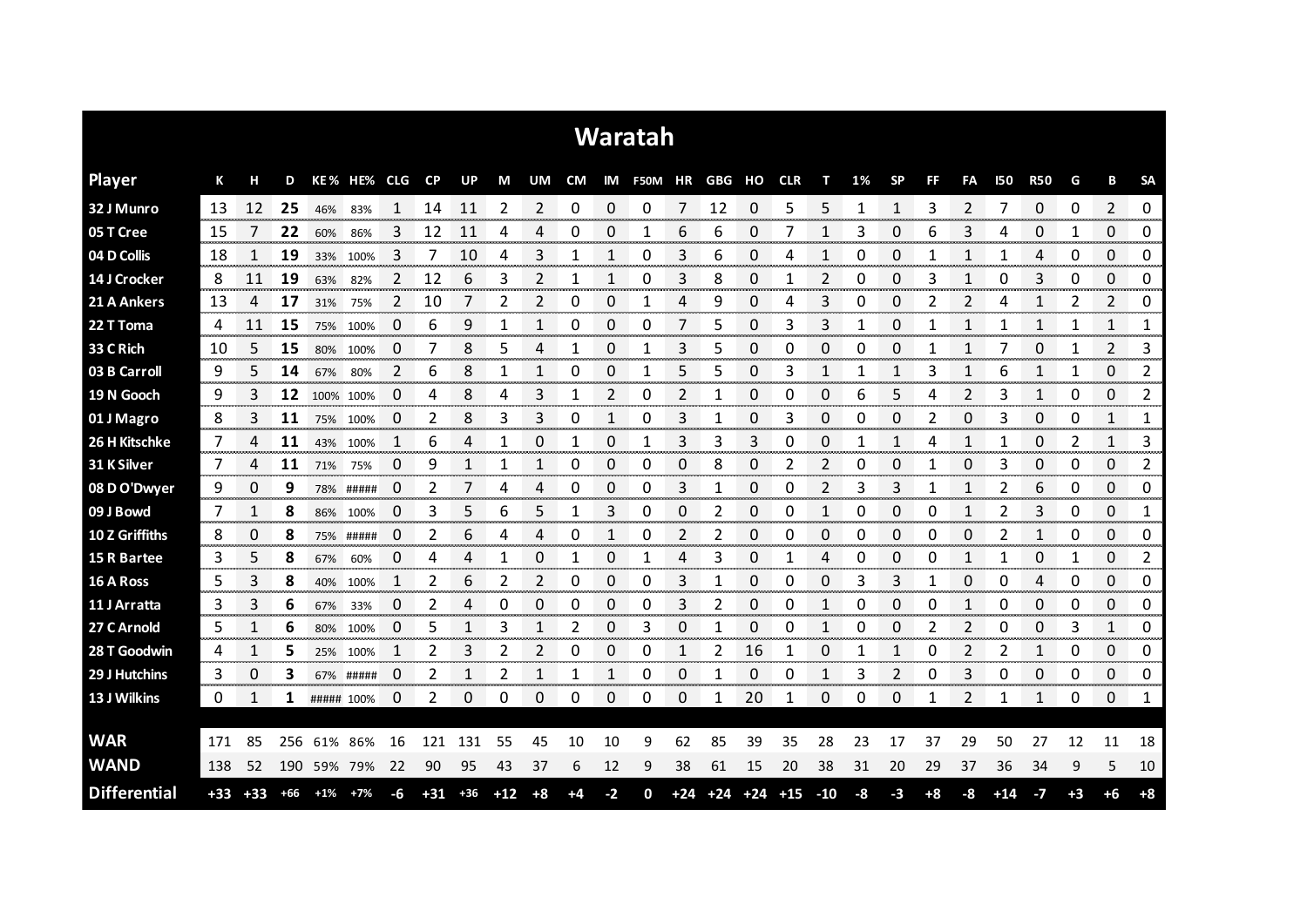| <b>Wanderers</b>       |       |       |     |         |             |        |                |           |       |    |                 |                   |                       |                     |       |       |       |               |      |           |    |                               |       |                        |             |              |               |
|------------------------|-------|-------|-----|---------|-------------|--------|----------------|-----------|-------|----|-----------------|-------------------|-----------------------|---------------------|-------|-------|-------|---------------|------|-----------|----|-------------------------------|-------|------------------------|-------------|--------------|---------------|
| <b>Player</b>          | К     | н     | D   |         | KE% HE% CLG |        | <b>CP</b>      | <b>UP</b> | M     | UM | CM              |                   | IM F50M HR GBG HO CLR |                     |       |       |       | т             | 1%   | <b>SP</b> | FF | FA                            | 150   | <b>R50</b>             | G           | B            | <b>SA</b>     |
| 09 T Motlop            | 16    | 0     | 16  | 44%     | #####       | 4      | 2              | 11        | 4     | 4  | 0               | 0                 | 0                     | 2                   | 2     | 0     | 0     | 2             |      | 1         | 0  | 2                             | 0     | 9                      | 0           | 0            | 0<br>         |
| 25 B Newman            | 14    |       | 15  | 71%     | 100%        | 2      | 9              | 6         | 6     | 3  | 3               | 6                 | 0                     | 3                   |       | 0     | 0     |               | 3    | 2         | 5  | 0                             | 4     | 3                      | 0           | 0            | 0             |
| 01 Marlon Motlop       | 10    | 2     | 12  |         | 80% 100%    | 0      | 4              | 8         | 4     | 4  | 0               | 0                 |                       | 4                   | 3     | 0     | 0     | 1             | 0    | 0         |    |                               | 5     | 0                      | 3           | 0            | 2             |
| 03 V Tassone           | 6     | 6     | 12  |         | 100% 100%   | 0      | 8              | 4         | 1     | 1  | 0               | 1                 | 0                     | 3                   | 6     | 0     | 0     | 4             | 0    | 0         | 2  | 2                             | 2     | 1                      | 0           | 0            | 1             |
| <b>30 D Shillabeer</b> | 12    | 0     | 12  |         | 58% #####   | 0      | 2              | 12        | 9     | 8  | 1               | 2                 | 5                     | 4                   | 0     | 2     | 0     | 0             |      | 1         |    | 1                             | 2     | 2                      | 1           | 3            | 0             |
| 35 Matthew Motlop      | 8     | 4     | 12  | 38%     | 75%         | 2      | 8              | 4         | 1     | 1  | 0               | 0                 | 0                     | 2                   | 7     | 0     | 3     | 3             | 1    | 0         | 1  | 0                             | 4     | 0                      | 0           | 0            | 1             |
| 04 Jerome Motlop       | 5     | 6     | 11  | 20%     | 83%         | 2      | 8              | 3         | 0     | 0  | 0               | 0                 | 0                     | 3                   | 4     | 0     | 3     |               |      | 0         | 4  | 2                             |       | 0                      | 0           | 0            | 3             |
| 08 K Fejo              | 5     | 5.    | 10  | 80%     | 80%         | 0      | 4              | 5         | 4     | 4  | 0               | 0                 | 1                     | 1                   | 4     | 0     | 1     | 3             | 2    | 1         | 0  | 0                             |       | 2                      | 1           | 0            | 1             |
| 18 M Taylor            | 8     | 2     | 10  | 63%     | 50%         | 0      | $\overline{2}$ | 8         | 1     | 1  | 0               | 0                 | 0                     | 1                   | 2     | 0     | 0     | 0             | 3    | 3         | 2  | 4                             | 0     | 4                      | 0           | 0            | 0             |
| 24 B McLean            | 8     | 2     | 10  | 63%     | 50%         | 1      | 1              | 8         | 1     | 1  | 0               | 0                 | 0                     | 3                   |       | 0     | 1     | 1             |      | 1         | 1  | 0                             | 0     | 4                      | 0           | 0            | 0             |
| 10 D Clee              | 5     | 4     | 9   | 0%      | 50%         | 4      | 3              | 5         | 0     | 0  | 0               | 0                 | 0                     | 3                   | 2     | 0     | 1     | 4             | 3    | 3         |    | $\overline{2}$                | 2     | $\overline{2}$         | 0           | $\Omega$     | 0             |
| 16 L Garlick           | 7     | 2     | 9   | 57%     | 50%         | 2      | 4              | 5         | 4     | 4  | 0               | 1                 | 0                     | 0                   | 3     | 0     | 0     | 1             |      | 1         | 2  | 0                             | 3     | 0                      | 0           | 1            | 1             |
| 07 S Thorne            | 7     | 1     | 8   | 86%     | 0%          | 2      | 6              | 3         | 3     | 1  | 2               | 1                 | 1                     | 2                   | 1     | 0     | 1     | 0             | 2    | 0         | 4  | 5                             | 3     | 0                      | 3           | 0            | 0             |
| 17 L Johnston          | 5     | 3     | 8   | 60%     | 100%        | 1      | 2              | 5         | 2     | 2  | 0               | 1                 | 0                     | 3                   | 2     | 0     | 0     | 1             | 2    | 2         | 0  | 2                             | 2     | 3                      | 0           | 0            | 0             |
| 19 J Priest            | 7     |       | 8   | 29%     | 0%          |        | 4              | 3         | 0     | 0  | 0               | 0                 | 0                     | 3                   | 4     | 12    | 3     | 2             | O    | 0         |    | 0                             | 4     | 0<br><b>STATISTICS</b> | 0           | 0<br>an mana | 0<br>an an an |
| 14 Joel Cubillo        | 2     | 4     | 6   |         | 100% 100%   | O      | 4              |           |       |    | 0               | 0                 | 0                     | 0                   | 4     | 0     | 0     | 6             | 3    |           |    | 2                             |       | 1                      | 0           | 0            | 0<br>onn onn  |
| 28 K Smith             | 4     |       | 5   | 50%     | 100%        | 1      | 4              |           | 1     | 1  | 0<br>an an an a | 0                 | 1                     | 0<br><b>Service</b> | 3     | 0     |       | 0<br>an an an | 0    | 0         |    | 0<br>november                 |       | 0<br><b>Services</b>   | 0<br>an mar | 0<br>www.com | 1<br>www.com  |
| 05 S Bates             | 2     |       | 4   | 50%     | 50%         | $\Box$ | 4              |           | 0     | 0  | 0               | 0                 | 0                     | 0                   | 3     | 0     | O     | 4             |      | 0         |    |                               | C     | 0                      |             | 0            | 0             |
| 13 Brenton Motlop      | 2     | 2     | 4   |         | 100% 100%   | 0      | 3              | 0         | 0     | 0  | 0               | 0                 | 0                     | 0                   | 3     | 0     | 2     | 0             | 3    | 2         | 0  | 3                             | 0     | 1                      | 0           | 0            | 0             |
| 11 N Mansell           | 1     |       | 3   |         | 100% 100%   | 0      | 3              | 0         | 0     | 0  | 0               | 0<br><b>SOCKS</b> | 0                     | 0                   | 2     | 0     |       | 4             |      |           |    | <b>Services</b>               | 0     | 0                      | 0<br>mana a | 0            | 0<br>annonno  |
| 20 N Jones-Cubillo     | 2     |       | з   |         | 100% 100%   | 0      | 3              |           |       |    | 0               | 0                 | 0                     | 0                   | 3     | 0     |       | 0             |      | 0         | 0  | 2<br><b>Secondary Control</b> | 0     | 1                      | 0           | 0            | 0<br>www.com  |
| 33 J Adams             | 2     | 1     | з   |         | 50% 100%    | 0      | 2              |           | 0     | 0  | 0               | 0                 | 0                     | 1                   |       |       | 2     | 0             |      |           |    | 4                             |       | 1                      | 0           | 0            | 0             |
|                        |       |       |     |         |             |        |                |           |       |    |                 |                   |                       |                     |       |       |       |               |      |           |    |                               |       |                        |             |              |               |
| <b>WAND</b>            | 138   | 52    | 190 | 59%     | 79%         | 22     | 90             | 95        | 43    | 37 | 6               | 12                | 9                     | 38                  | 61    | 15    | 20    | 38            | 31   | 20        | 29 | 37                            | 36    | 34                     | 9           | 5            | 10            |
| <b>WAR</b>             | 171   | 85    | 256 | 61% 86% |             | 16     | 121            | 131       | 55    | 45 | 10              | 10                | 9                     | 62                  | 85    | 39    | 35    | 28            | 23   | 17        | 37 | 29                            | 50    | 27                     | 12          | 11           | 18            |
| <b>Differential</b>    | $-33$ | $-33$ | -66 | $-1%$   | $-7%$       | +6     | $-31$          | $-36$     | $-12$ | -8 | -4              | $+2$              | 0                     | $-24$               | $-24$ | $-24$ | $-15$ | $+10$         | $+8$ | $+3$      | -8 | $+8$                          | $-14$ | $+7$                   | -3          | -6           | -8            |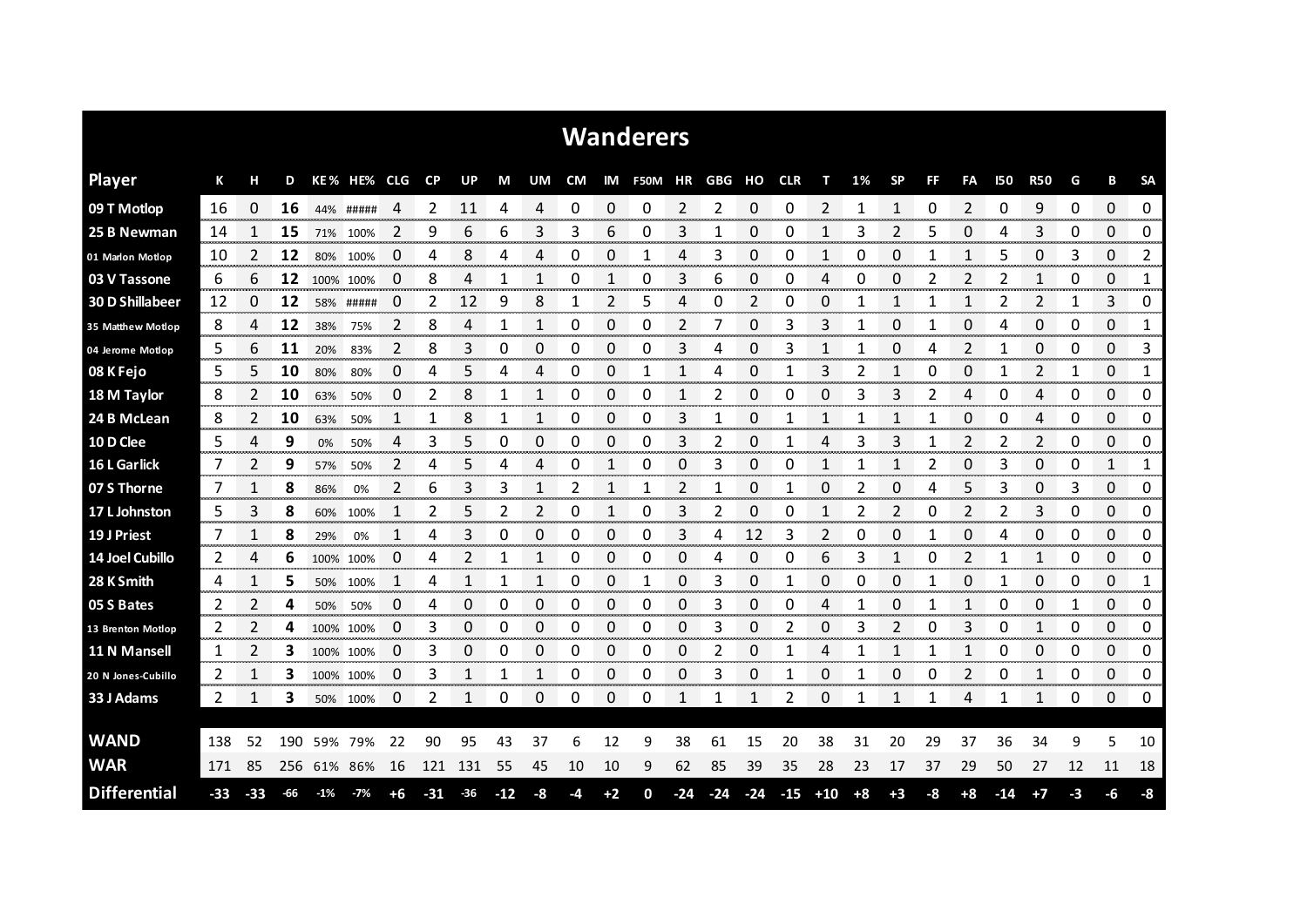|                        | <b>Score Sources</b> |             |  |  |  |  |  |  |  |  |
|------------------------|----------------------|-------------|--|--|--|--|--|--|--|--|
|                        | <b>WAR</b>           | <b>WAND</b> |  |  |  |  |  |  |  |  |
| <b>Turnover</b>        | 3.5.23               | 4.3.27      |  |  |  |  |  |  |  |  |
| <b>Stoppage</b>        | 7.5.47               | 5.0.30      |  |  |  |  |  |  |  |  |
| Kick In                | 2.1.13               | 0.2.2       |  |  |  |  |  |  |  |  |
| <b>TOTAL</b>           | 12.11.83             | 9.5.59      |  |  |  |  |  |  |  |  |
|                        | Defensive 50         |             |  |  |  |  |  |  |  |  |
| <b>Turnover</b>        | 1.0.6                | 1.0.6       |  |  |  |  |  |  |  |  |
| <b>Stoppage</b>        | 0.0.0                | 0.0.0       |  |  |  |  |  |  |  |  |
| Kick In                | 2.1.13               | 0.2.2       |  |  |  |  |  |  |  |  |
| <b>TOTAL</b>           | 3.1.19               | 1.2.8       |  |  |  |  |  |  |  |  |
|                        | <b>Midfield</b>      |             |  |  |  |  |  |  |  |  |
| <b>Turnover</b>        | 2.4.16               | 3.2.20      |  |  |  |  |  |  |  |  |
| <b>Centre Bounce</b>   | 2.2.14               | 2.0.12      |  |  |  |  |  |  |  |  |
| <b>B/ARC Stoppages</b> | 4.2.26               | 2.0.12      |  |  |  |  |  |  |  |  |
| <b>TOTAL</b>           | 8.8.56               | 7.2.44      |  |  |  |  |  |  |  |  |
|                        | Forward 50           |             |  |  |  |  |  |  |  |  |
| <b>Turnover</b>        | 0.1.1                | 0.1.1       |  |  |  |  |  |  |  |  |
| <b>Stoppage</b>        | 1.1.7                | 1.0.6       |  |  |  |  |  |  |  |  |
| <b>TOTAL</b>           | 1.2.8                | 1.1.7       |  |  |  |  |  |  |  |  |